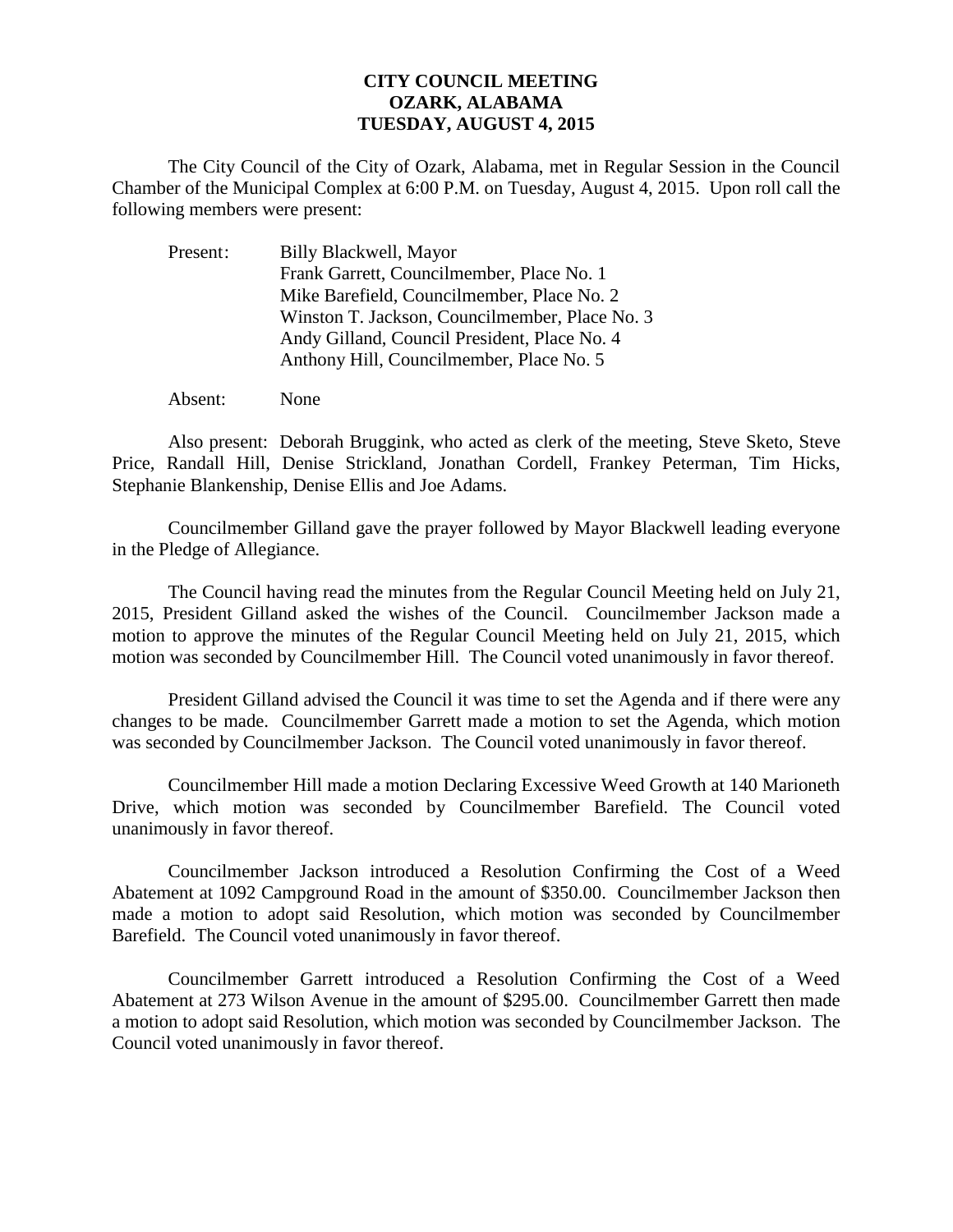## **COUNCIL MEETING AUGUST 4, 2015 PAGE 2**

 Councilmember Hill introduced a Resolution Confirming the Cost of a Weed Abatement at 515 N Union Avenue in the amount of \$300.00. Councilmember Hill then made a motion to adopt said Resolution, which motion was seconded by Councilmember Garrett. The Council voted unanimously in favor thereof.

 Councilmember Jackson introduced a Resolution Confirming the Cost of a Weed Abatement at 1066 Roy Parker Road in the amount of \$300.00. Councilmember Jackson then made a motion to adopt said Resolution, which motion was seconded by Councilmember Hill. The Council voted unanimously in favor thereof.

 Councilmember Garrett introduced a Resolution from ADECA, Law Enforcement 33rd Judicial Circuit Task Force Application for Matching Funds. Councilmember Garrett then made a motion to adopt said Resolution, which motion was seconded by Councilmember Barefield. The Council voted unanimously in favor thereof.

Councilmember Hill made a motion to Authorize the Mayor to Execute an Agreement with ALDOT for ATRIP and RAMP Projects on West Roy Parker Road, Which motion was seconded by Councilmember Garrett. The Council voted unanimously in favor thereof.

 Councilmember Barefield introduced a Resolution to enter into an Agreement with the State of Alabama for resurfacing on West Roy Parker Road. Councilmember Barefield then made a motion to adopt said Resolution, which motion was seconded by Councilmember Jackson. The Council voted unanimously in favor thereof.

 Councilmember Jackson made a motion to Authorize the Mayor to Execute an Agreement with ALDOT for ATRIP and RAMP Projects on Faust Avenue, Which motion was seconded by Councilmember Hill. The Council voted unanimously in favor thereof

Councilmember Garrett introduced a Resolution to enter into an Agreement with the State of Alabama for resurfacing on Faust Avenue. Councilmember Garrett then made a motion to adopt said Resolution, which motion was seconded by Councilmember Barefield. The Council voted unanimously in favor thereof

 Councilmember Jackson made a motion to table an Ordinance amending sections 11-130, 11-131 and 11-135 Chapter II, Article III, Vehicle Fuel Tax of the Code of Ordinances City of Ozark, Alabama until a Public Hearing is held on Tuesday, August 18, 2015 at 5:00 P.M., which motion was seconded by Councilmember Garrett. The Council voted unanimously in favor thereof.